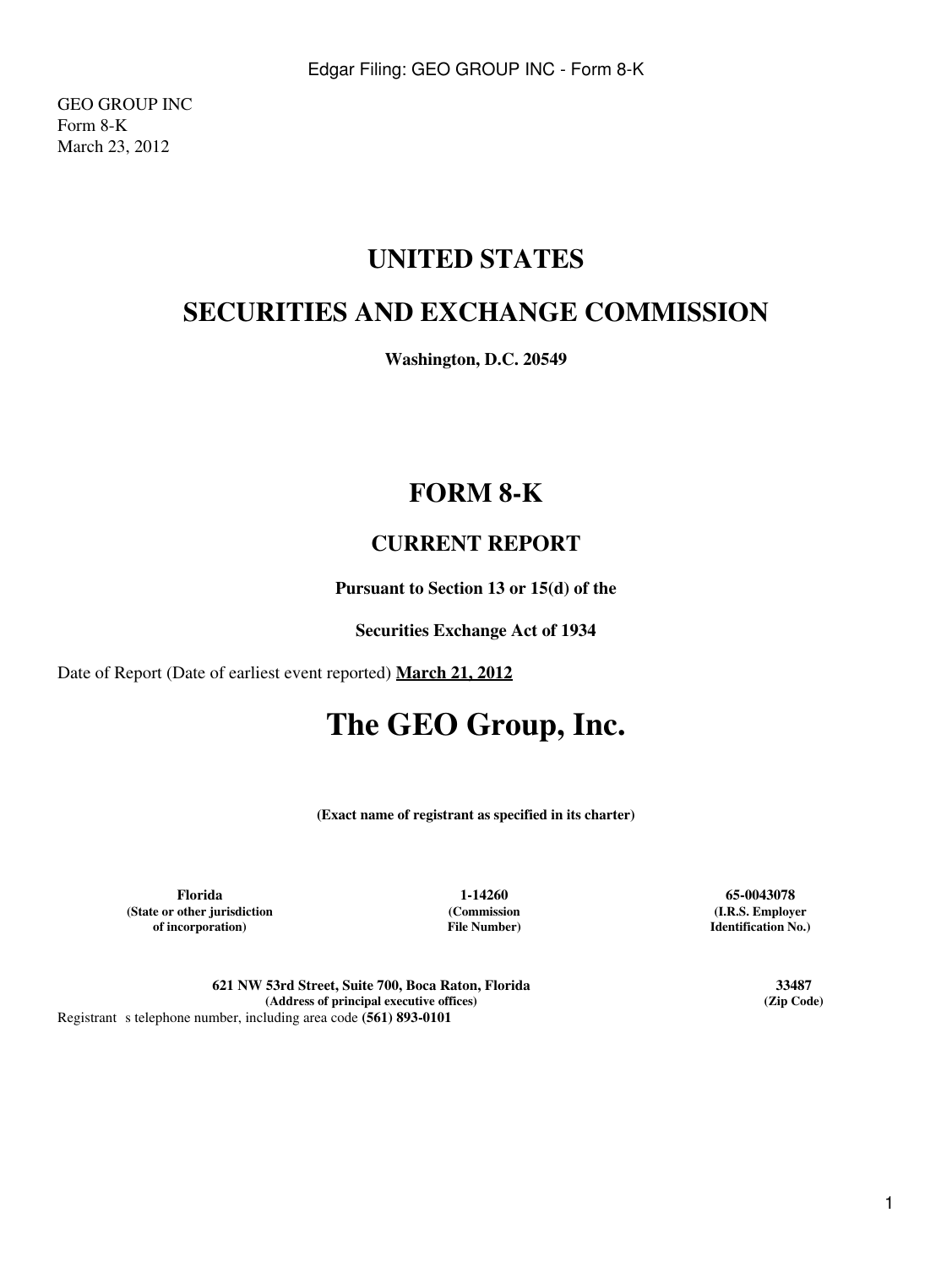### Edgar Filing: GEO GROUP INC - Form 8-K

#### **(Former name or former address, if changed since last report.)**

Check the appropriate box below if the Form 8-K filing is intended to simultaneously satisfy the filing obligation of the registrant under any of the following provisions:

- ¨ Written communications pursuant to Rule 425 under the Securities Act (17 CFR 230.425)
- ¨ Soliciting material pursuant to Rule 14a-12 under the Exchange Act (17 CFR 240.14a-12)
- ¨ Pre-commencement communications pursuant to Rule 14d-2(b) under the Exchange Act (17 CFR 240.14d-2(b))
- ¨ Pre-commencement communications pursuant to Rule 13e-4(c) under the Exchange Act (17 CFR 240.13a-4(c))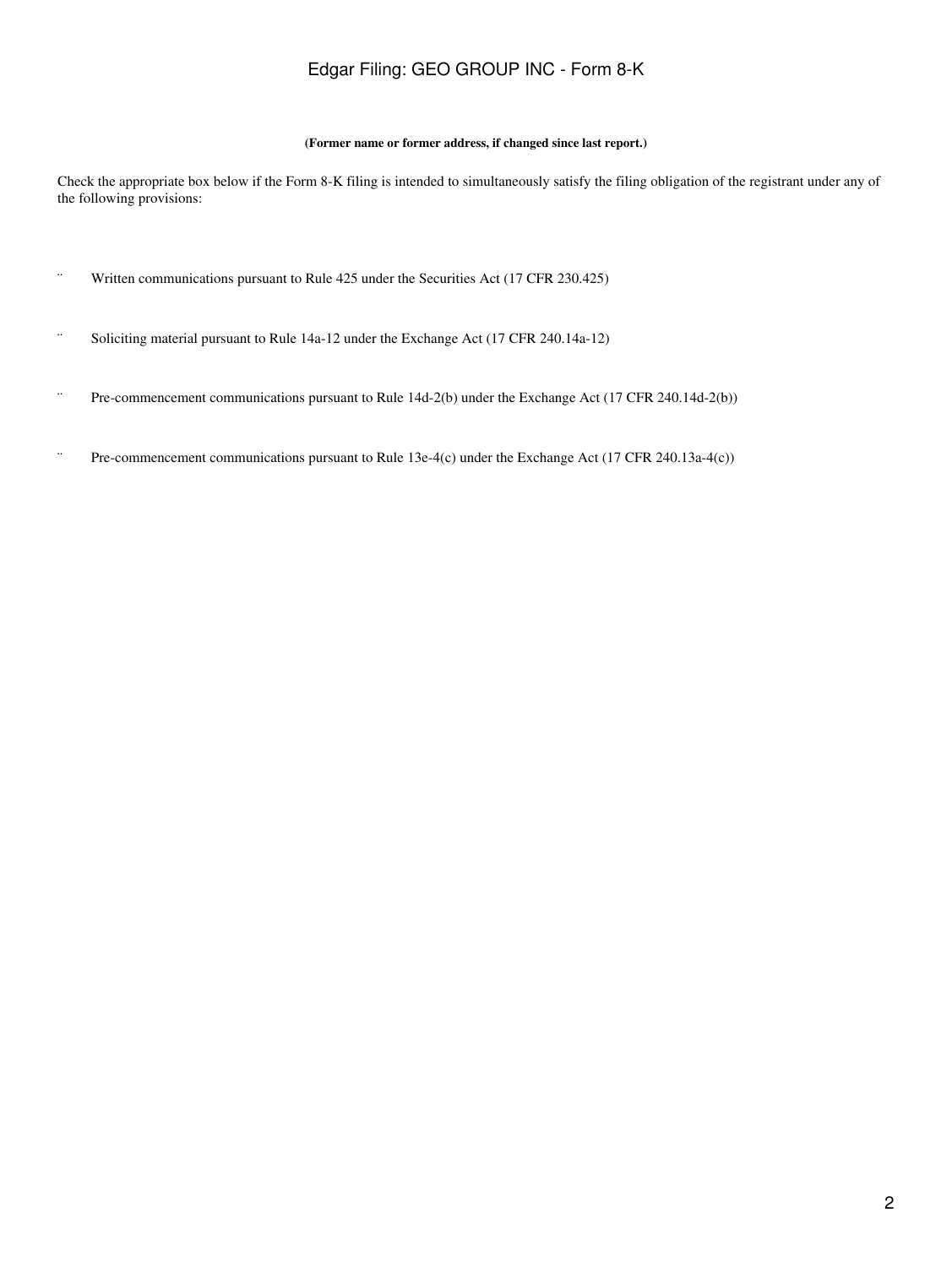#### **ITEM 5.03. AMENDMENTS TO ARTICLES OF INCORPORATION OR BYLAWS; CHANGE IN FISCAL YEAR.**

On March 21, 2012, the board of directors (the Board) of The GEO Group, Inc. (GEO) approved an amendment to GEO s bylaws (as amended and restated, the Amended and Restated Bylaws) to revise Article X, Section 5 of the bylaws to amend the provision regarding record dates so that consistent with Florida law a record date for a shareholders meeting may be set not more than seventy days and not less than ten days prior to the meeting (the Amendment). The Amended and Restated Bylaws are effective immediately.

The above summary of the amendment to GEO s bylaws is qualified in its entirety by reference to the Amended and Restated Bylaws, a copy of which is filed with this report as Exhibit 3.1, and incorporated by reference herein.

#### **ITEM 9.01. FINANCIAL STATEMENTS AND EXHIBITS.**

- (d) Exhibits
- 3.1 Amended and Restated Bylaws of The GEO Group, Inc.

#### 2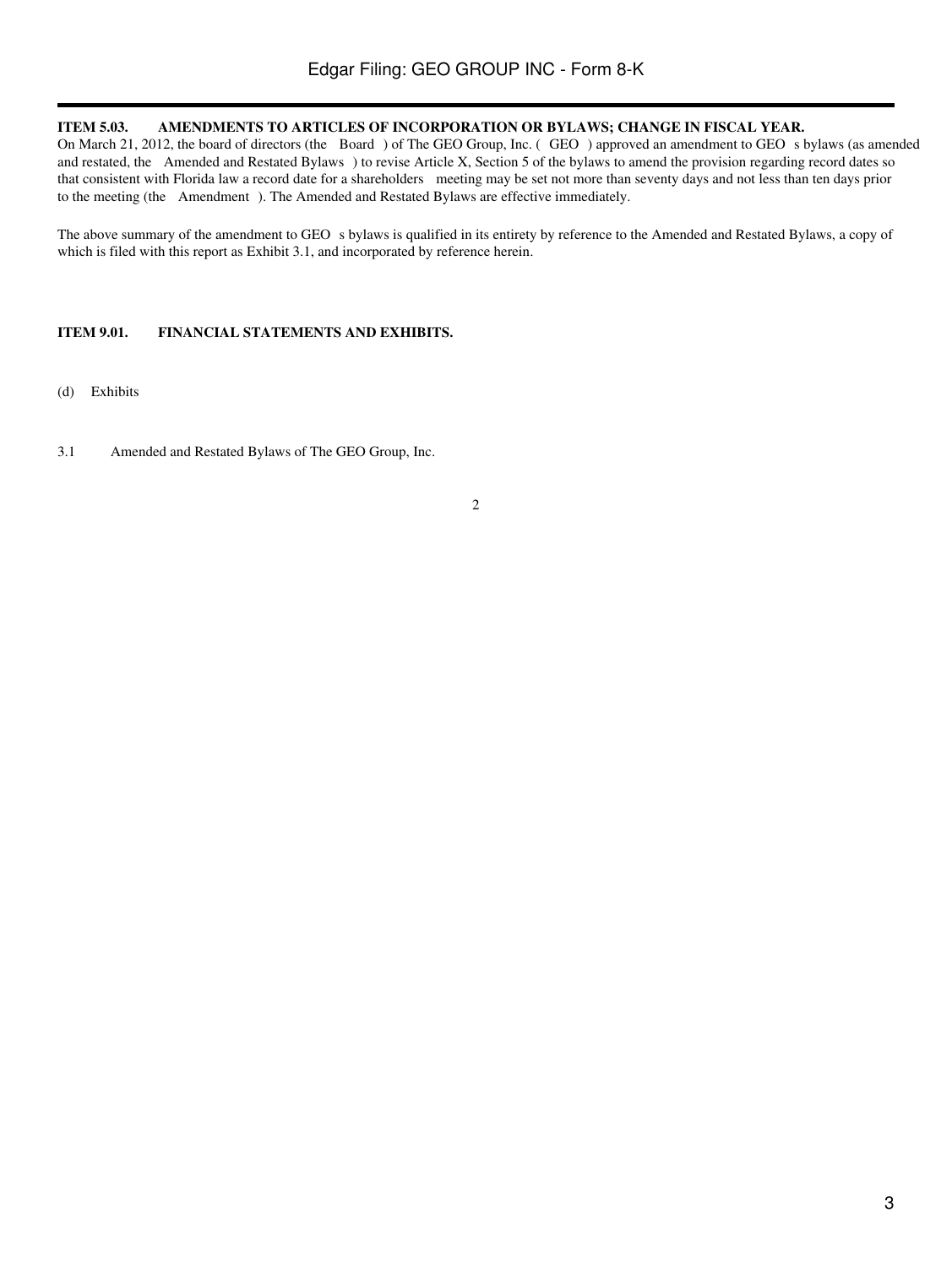#### **SIGNATURES**

Pursuant to the requirements of the Securities Exchange Act of 1934, the registrant has duly caused this report to be signed on its behalf by the undersigned hereunto duly authorized.

#### **THE GEO GROUP, INC.**

March 23, 2012 By: /s/ Brian R. Evans<br>Date Brian R. Evans Brian R. Evans Senior Vice President and Chief Financial Officer

(Principal Financial Officer)

3